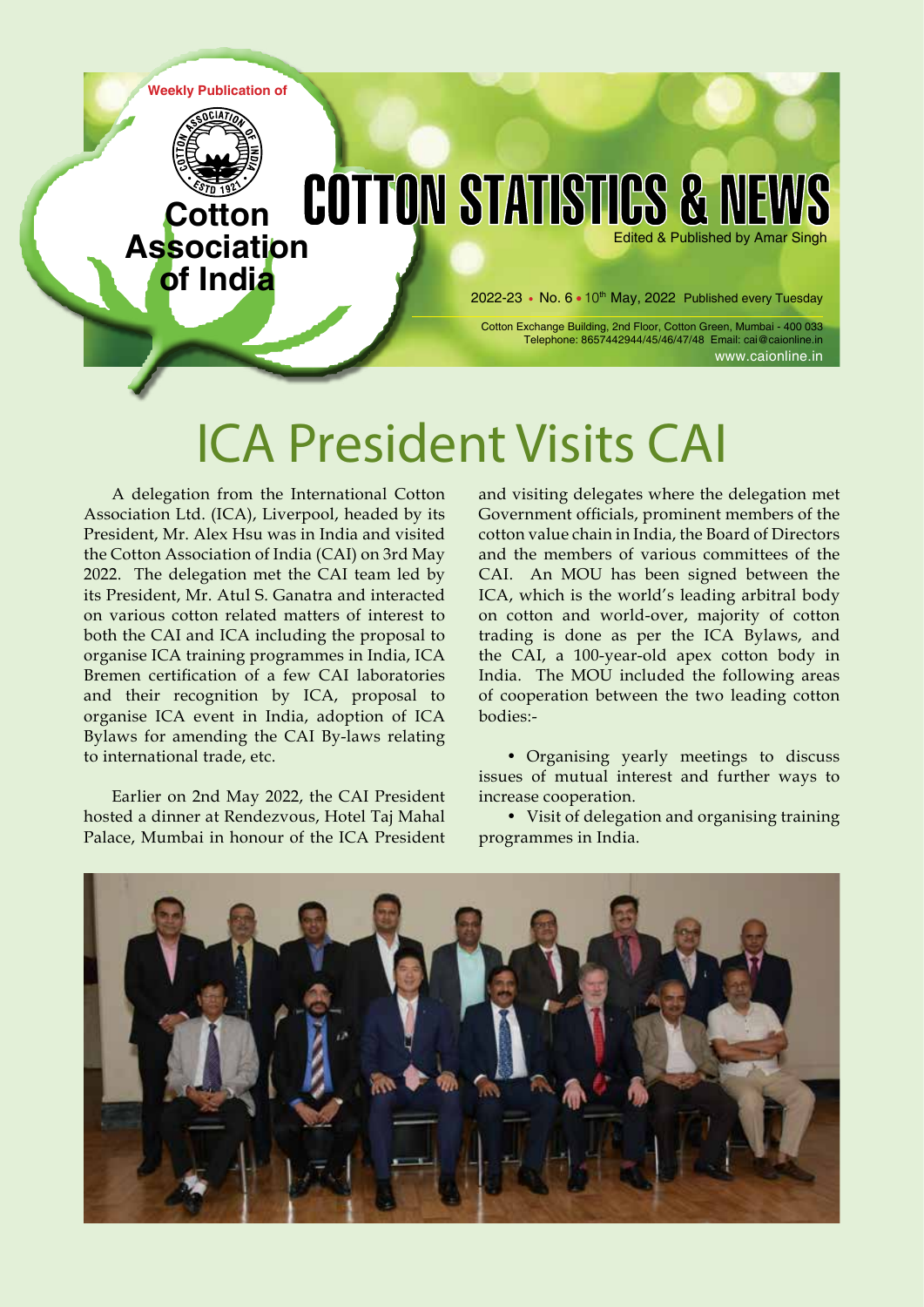

- Information Exchange and Dissemination
- Liaison with the Government

• Addressing quality related issues faced by each other's members

The ICA delegation accompanied by the members of the CAI Core Group also met the Textile Commissioner of India, Mrs. Roop Rashi (IAS), Mr. Pradeep Kumar Agarwal, Chairmancum-Managing Director, Cotton Corporation of India Ltd. (CCI) and the members of their respective teams to exchange views on various

cotton related matters. A lunch was also hosted by the Textile Commissioner of India for the ICA delegates.

The ICA delegation including President, Mr. Alex Hsu, ICA Managing Director, Mr. Bill Kingdon, their immediate Past President, Mr. Azeez Syed and







Director, Mr. Mohit Shah also met Confederation of Indian Textile Industry (CITI) President, Mr. T. Rajkumar, Northern India Textile Mills Association (NITMA) President, Mr. Sanjay Garg and also members from Multinationa Cotton Companies based in India, which are members of the ICA.

Before concluding their India visit, the delegation also visited the Central Institute for Research on Cotton Technology (CIRCOT), a leading research institution on cotton in India.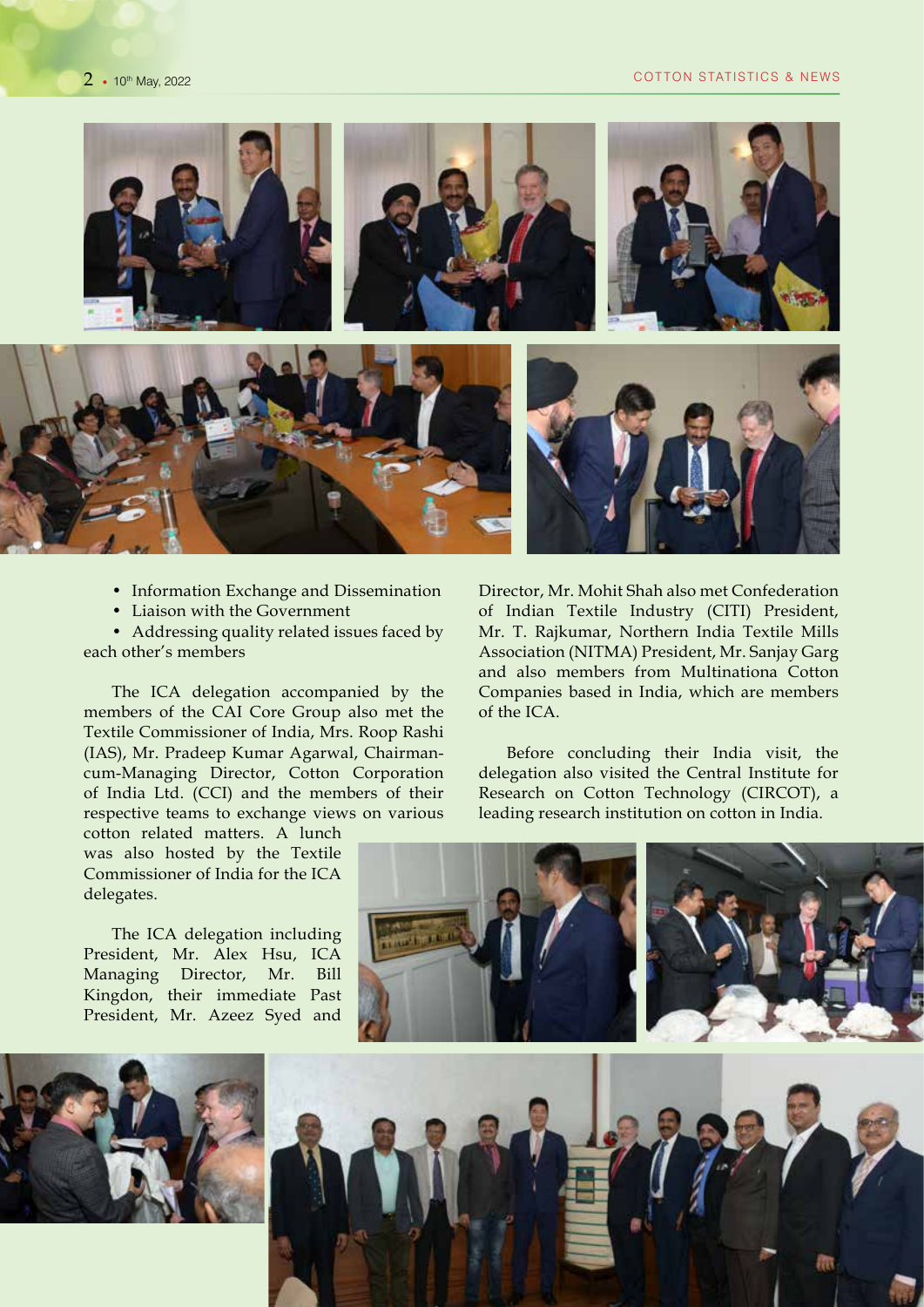## Glimpses of Dinner Hosted by<br>CAI for **ICA Delegates**

























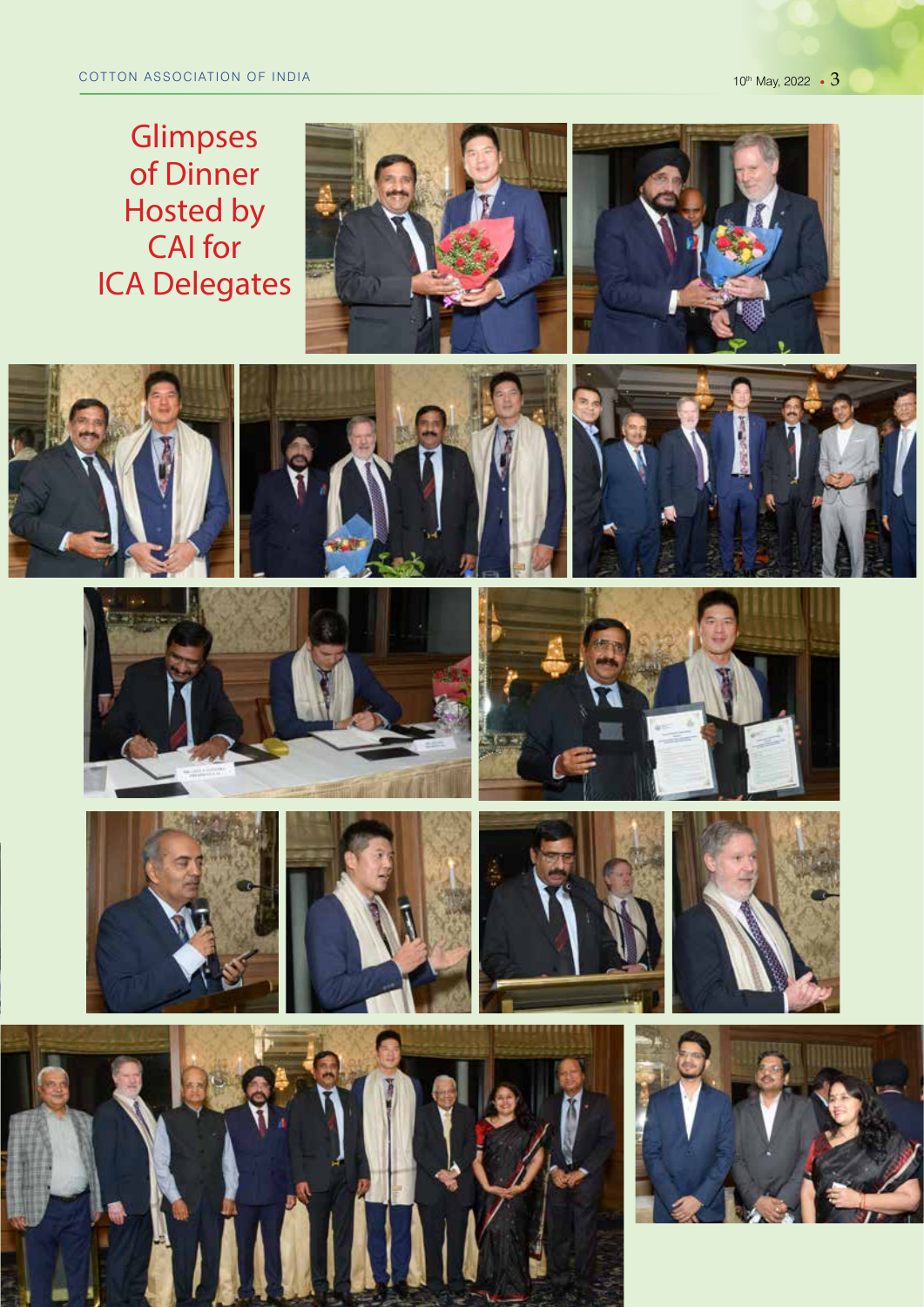#### COTTON STATISTICS & NEWS

leg.













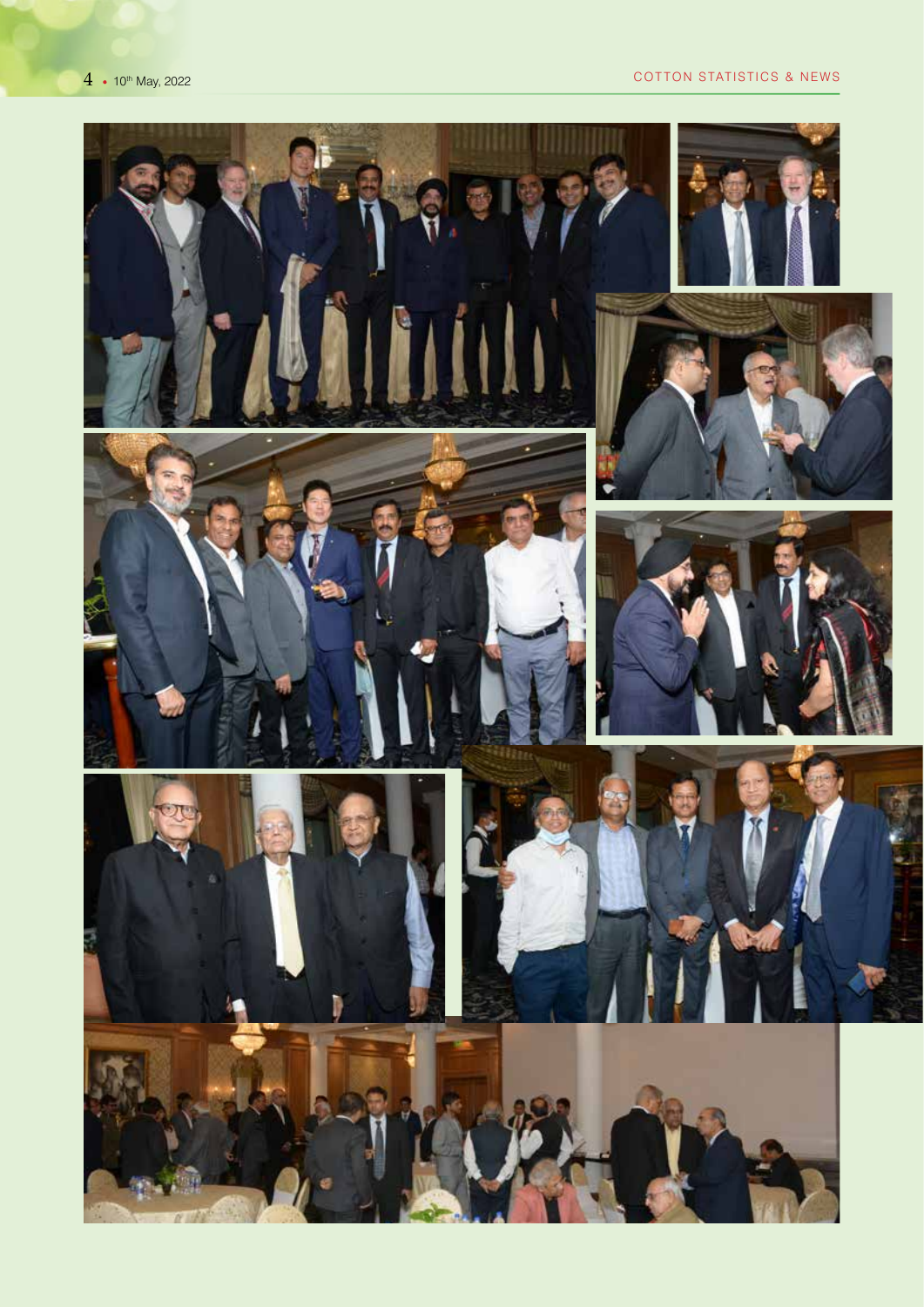### **Initiatives Taken by Cotton Corporation of India (CCI) As Part of Its 'Azadi Ka Amrit Mahotsav' in Different Parts of the Country**

*Shri Pradeep Kumar Agarwal, Chairman cum Managing Director of the Cotton Corporation of India (CCI), has nearly three decades of experience in the cotton sector. He has an excellent academic record, B.Com. (Gold Medalist) followed by M.Com. from Lucknow University. He also holds a Bachelor's Degree in Law (L.L.B) and is Fellow Chartered Accountant (FCA). Before joining CCI, he worked with UP Samaj* 

Shri. Pradeep Kumar Agarwal *Kalyan Nirman Nigam, a U.P. strategies of CCI and effective*  Chairman-cum-Managing Director, Government undertaking for seven<sub>The Cotton Cornoration of India I td. (CCD<sup>implementation of the same. His</sub></sub></sup> *years. After joining CCI in 1994, leadership abilities have been in he worked in various departments i.e. Finance, leading the core team of CCI for upliftment of cotton Purchase and Sales, Exports, Logistics, Planning,* 

Cotton is one of the most important commercial crops cultivated in India. It is not just a commodity for India, rather it is an ingredient of our tradition and has been an integral part of India since ancient times. Therefore, cotton had also been a medium in the fight for India's independence and self-reliance.

Like the history of the freedom movement, the journey of 50 years of CCI is a reflection of its hard work and dedication which have proved its strength as a friend to the cotton farmer and a dependable cotton supplier in the country.

After partition i.e. 1947, there was a setback to cotton production in India, when large irrigated cotton areas of Punjab went to Pakistan, whereas the mills remained in India. This affected the textile production capacity in our country. To overcome this situation, the Cotton Corporation of India Limited (CCI) came into existence on 31st July 1970 under the administrative control of Ministry of Textiles, Government of India, as an agency for import of cotton for onward supply of the same to domestic mills. Thereafter, under the National Textile Policy 1985, CCI was assigned the important function of undertaking Minimum Support Price (MSP) operations of cotton to *farmers and growth of the textile sector.*

protect the cotton farmers from distress sales in the event market prices of seed cotton fell below the MSP level.

During the last two pandemic years i.e. in 2019-20 and 2020-21, when the market had nosedived and there were no takers for cotton, CCI came to rescue farmers and performed the sovereign function of the Government by procuring 225 lakh bales under MSP and safeguarded around 45 lakh cotton farmers from distress sales by disbursement of Rs. 62500 crore through DBT directly into their bank account. The above procurement of cotton under MSP operations was the highest ever procurement of cotton handled by any organisation in the world.

Procurement under MSP operations also ensured supply of good quality cotton to the textile industry at most competitive sale terms and rates through daily e-auction by CCI. The entire cotton stock procured under MSP operations is sold through independent e-auction Government Portal. It not only keep confidentiality of e-auction process but bidding is made on real-time basis, which helps in making price discovery based on the demand and supply forces. CCI gives preference to the domestic textile mills including



*Legal and Human Resources. He was selected by the Public Enterprises Selection Board (PESB) as Director (Finance) of CCI in 2012. He also served as Director (Marketing) of CCI for a long time. Now, he has been appointed as the Chairman cum Managing Director of CCI. Working in various capacities in CCI, he has always used a professional approach and played a vital role in formulating marketing and financial*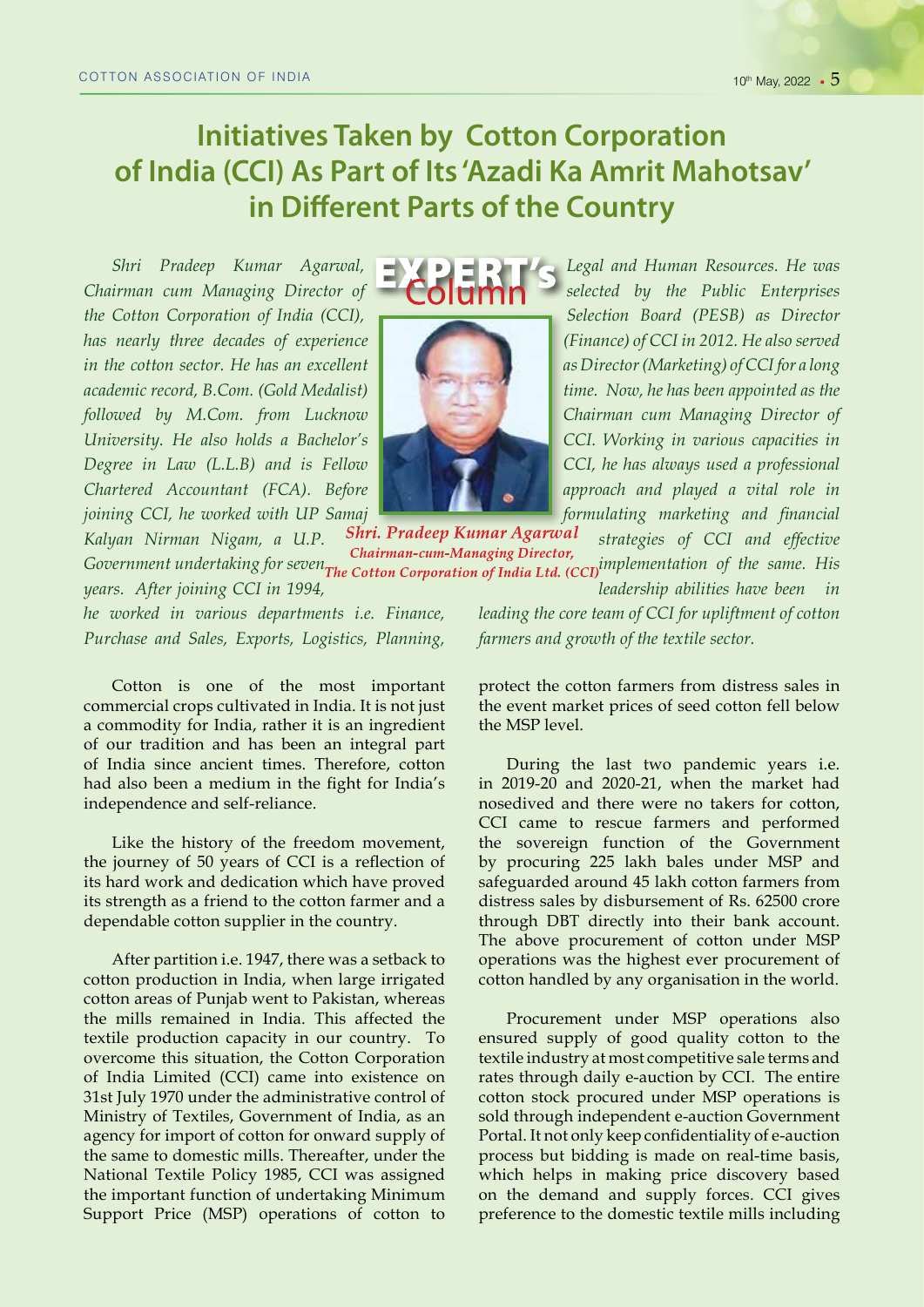MSME mills by keeping their sales terms more attractive in comparison to other buyers. CCI has also introduced lock-in period facility for mill buyers to ensure consistent supply of cotton to them.

With the continuous support by CCI through MSP operations, the economic conditions of cotton farmers has improved gradually and India has become Atmanirbhar in cotton as a net cotton surplus country where production is more than consumption.

Inspired by the vision of the Honourable Prime Minister of India, the cotton and textile industry is supporting 'Ease of Living' and 'Ease of Doing Business' and contributing towards economic growth of the nation while celebrating Azadi ka Amrit Mahotsav.

CCI as a Miniratna PSU under the Ministry of Textiles, has also undertaken various activities under its 'Azadi Ka Amrit Mahotsav' initiative in different parts of the country through its branch offices in all the cotton growing states. CCI is conducting a variety of programmes with great zeal and enthusiasm, while also maintaining COVID-19 guidelines. Here are some of the initiatives taken by CCI:

#### **i). Participation In Cleanliness Drive Three Hours Every Week:**

 $\Diamond$  CCI is actively participating in Swachhata Abhiyan and necessary instructions have been issued to Corporate Office and Branches of CCI for conducting cleanliness drive for three hours every week.

 $\Diamond$  To ensure strict compliance, a weekly meeting is conducted for reviewing the cleanliness



*CCI says no to child labour Cotton bales CCI*



*Awards for Swachh Bharat Abhiyan*

aspects and wherever required immediate corrective action is being taken on a priority basis. Thus, besides maintaining the cleanliness of all the office premises and surroundings, CCI has disposed-off all un-used/un-serviceable material, scrap etc, weeded out all old records and repaired/replaced of old furniture as per the laid down guidelines.

 All CCTV camera/ fire extinguishers and fire equipment/ water purifiers are being properly maintained.

 $\Diamond$  To promote paperless working, E-office has been implemented and digitalisation of all the files is in progress.

#### **ii). Promoting Natural Fibre Products and Handicrafts:**

CCI is promoting cotton craft work of Mahatma Gandhi sculptures made entirely of cotton by an eminent cotton sculptor in Nashik, Maharashtra, who holds a Guinness World Record for his cotton art. CCI is using these

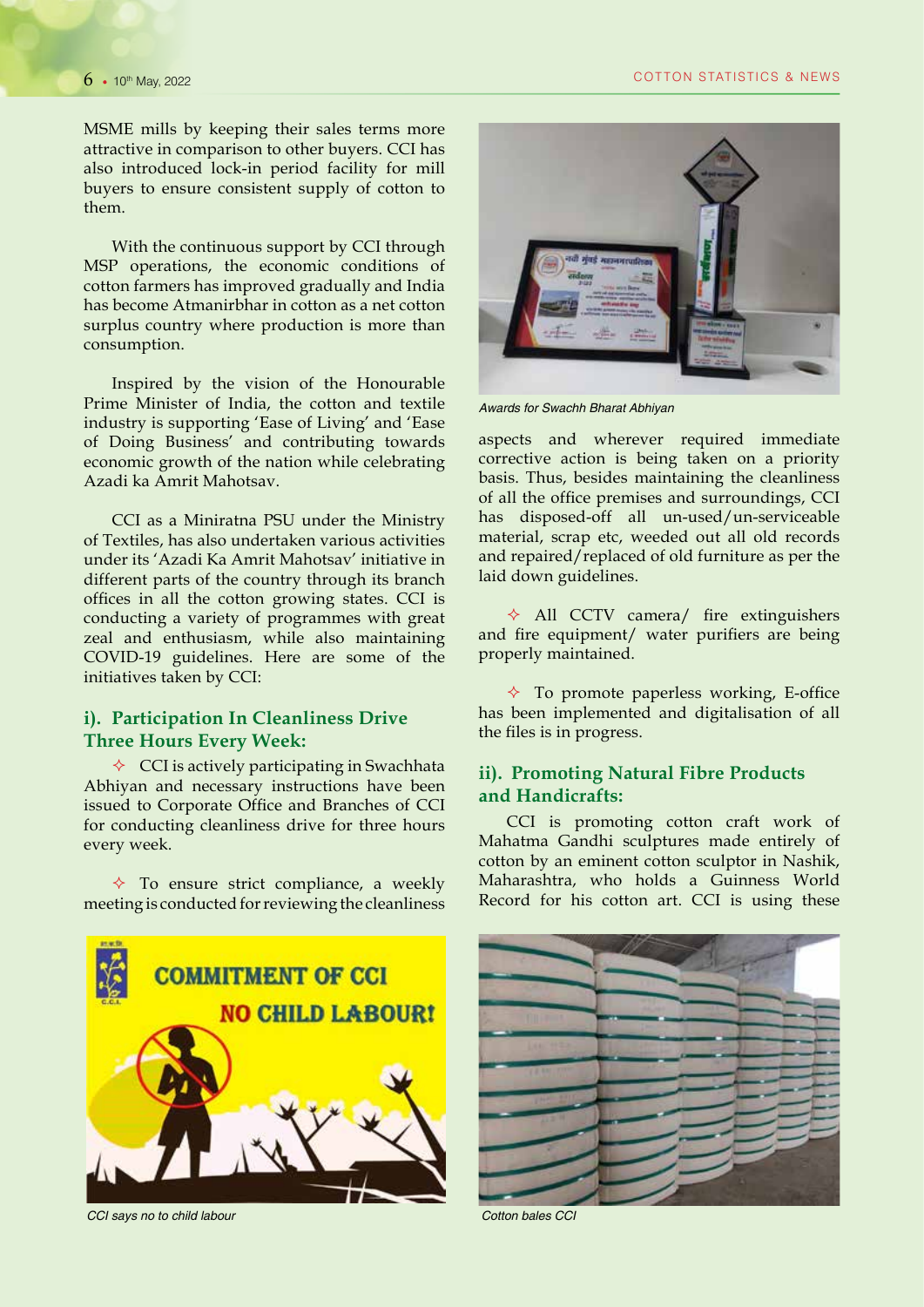

*Cotton sculpture*

cotton sculptures for displaying at its events and for gifting as souvenirs for visiting dignitaries and guests. In order to support local textile and handcraft businesses, CCI has requested all its esteemed buyers, employees and other stakeholders under the jurisdiction of its branches as well as corporate office to purchase of gift articles through weavers, artisans, local and small businesses, under 'Vocal for Local' campaign to make India 'Aatma Nirbhar' self-reliant. These efforts are being made to strengthen and preserve the indigenous crafts of India on the one hand and to promote environment friendly products in the country, on the other.



*Quality checking during purchase from farmers*

#### **iii) Supporting Khadi and Village Industries Commission (KVIC):**

KVIC is the only statutory entity established by an act of Parliament having the right to manufacture Indian National Flags. In order to ensure the competitiveness of KVIC units, CCI is offering its cotton stock through daily e-auction at better sales terms in comparison to other mills. As KVIC units are covering their 100% requirement of raw cotton only from CCI, our national flag is being made out of cotton being supplied by CCI. This indeed epitomises CCI's patriotic fervour.

#### **iv). Contribution For Humanity During Covid-19 Pandemic:**

Hospitals, among other emergency services, are on the frontline in the fight against the COVID-19 pandemic. However, since the start of the pandemic, hospital facilities have experienced tremendous strain brought by the demand exceeding their capacity, forcing them to make hard choices between those who can and cannot receive treatments. The massive rise in infections in the second wave of the pandemic in the state of Maharashtra had led to the hospitals reeling under a shortage of medical oxygen and beds. In such a difficult situation, to support the efforts of Government of India to provide adequate and appropriate hospitalisation services, CCI also helped by providing 1.20 lakh sq. ft. area of its warehousing complex located in Navi Mumbai, Maharashtra to the State Government for setting up a dedicated 1000 beds COVID Care Health Centre.

*(The views expressed in this column are of the author and not that of Cotton Association of India)*

--------------

*Covid Centre-CCI Branch Kalamboli*